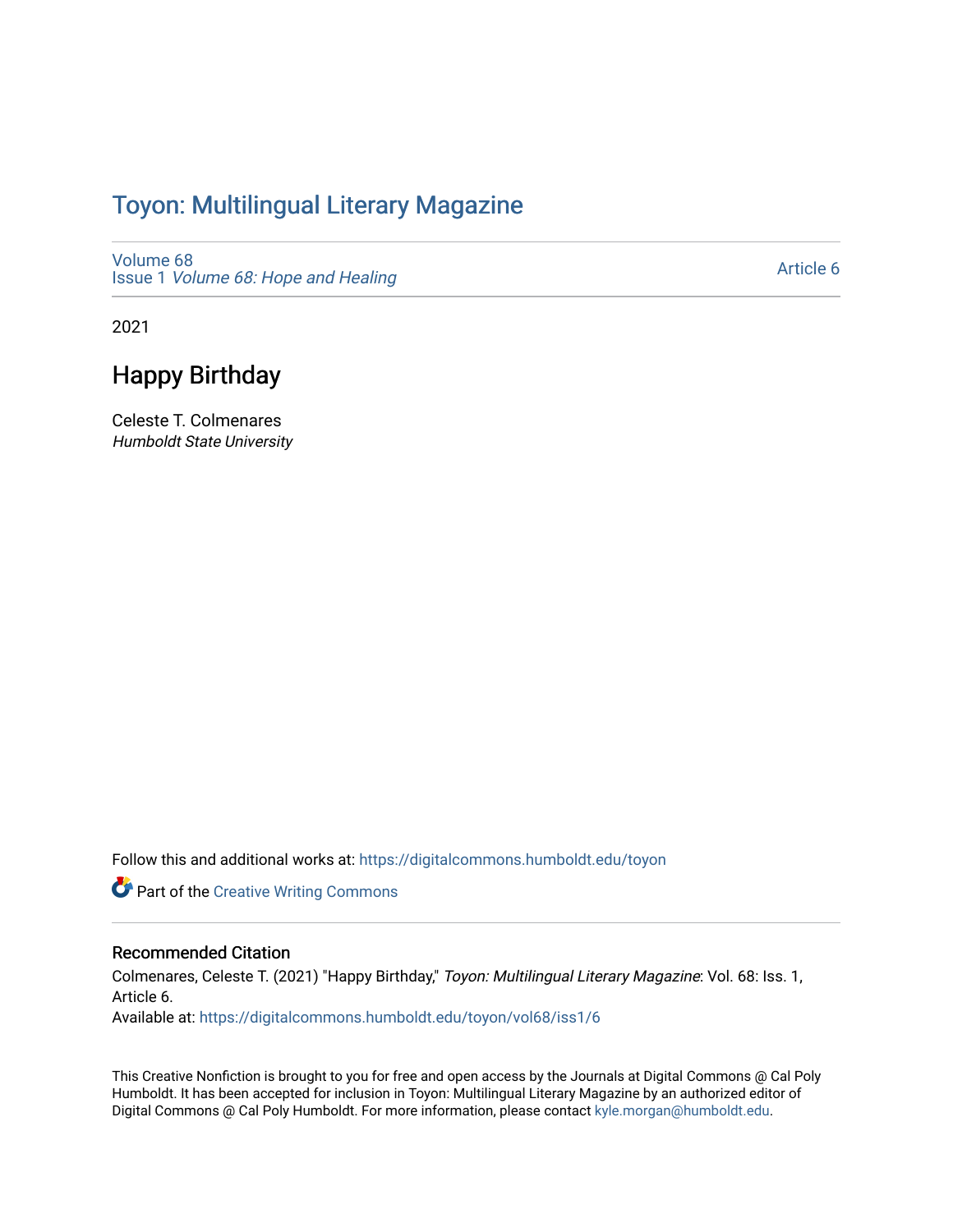$\sum_{n=1}^{N-1} 0^{n-1}$ 

## **Happy Birthday** Celeste T. Colmenares

There were nine individual candles on my birthday cake that year. I wanted one single solid candle, shaped as the number nine. My mom told me that the one candle would cost five dollars at Party City while the pack of 100 from the dollar store would last us a whole year's worth of birthday parties.

 This was the case for every birthday. It had been reinforced, "You'll get something, and it doesn't have to be something that you want but you should be grateful anyways." So there was no need to be sour. There never was. Because acting sour was acting spoiled which we, for one, were not. I was haunted by this each time my family stole food from my daycare and went to the thrift store to shop instead of the mall. My parents made sure that my sisters and I knew we were not spoiled. But that night, I sure did feel like it.

 On that Thursday night inside of Shakey's, I had made it to the big times, in terms of playground banter. I played in a game room crowded with sweaty gamblers that reeked of pubescent aggression that was soaked within their greasy hair. The flashing rainbow of illumination and blaring beeps, dings, and theme songs coming from the machines reminded me of similar machines that stood beyond the thick bold outlines in hotel lobbies. But instead of this room smelling like cigarettes and flabby skin, it smelled like a cafeteria on a rainy day when all the children are crammed in there and you can smell the person next to you, the person across the room, the breakfast they served earlier, what they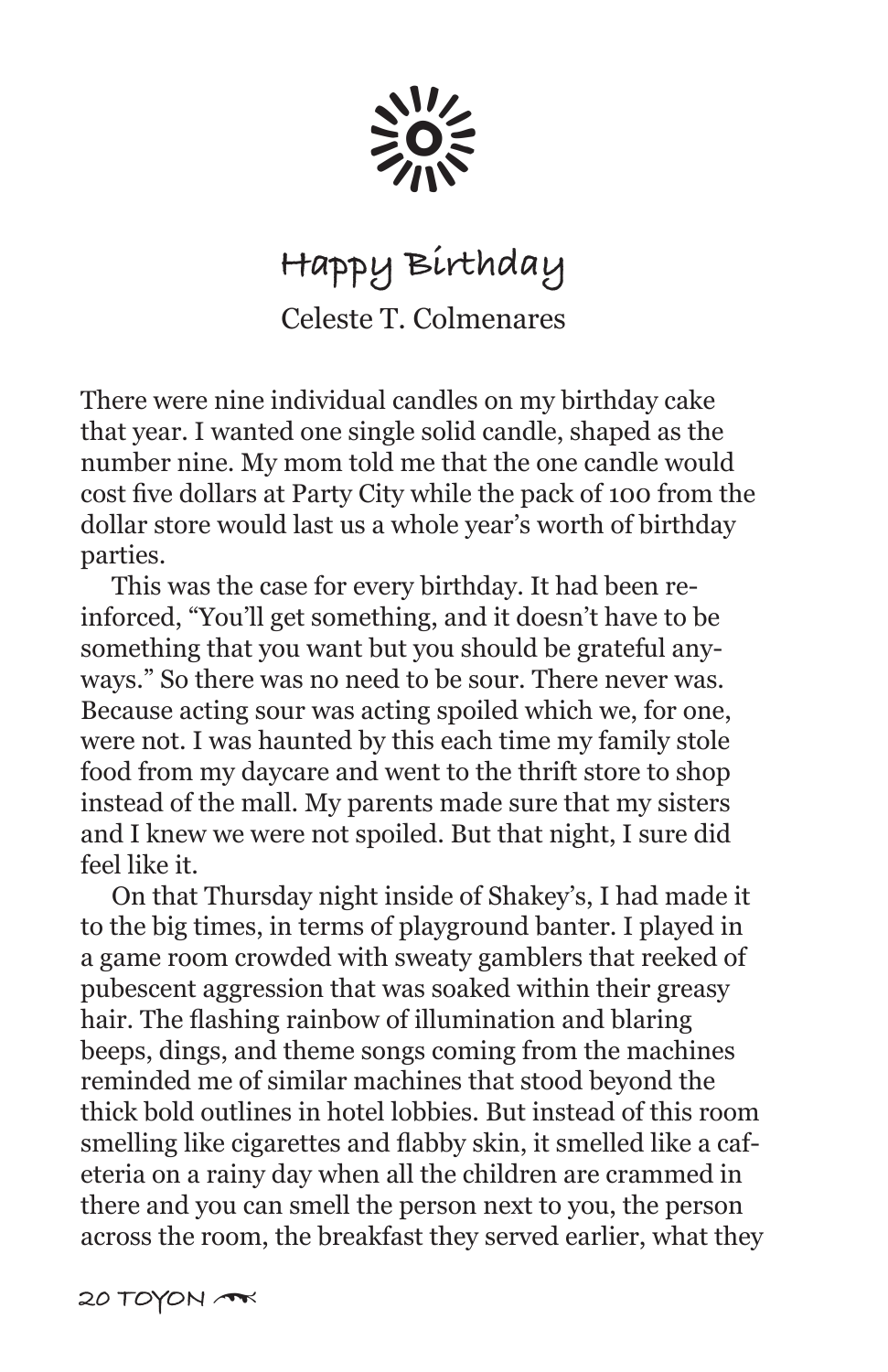served the day before, and the bleach layed over the throw up residue in the restroom.

 I played eight dollars worth of arcade games and when I went to ask my mom for another wrinkly bill to flatten into a coin exchange machine, she said, "Don't ask me for any more. That's enough. If you want more money, then open presents." That was always an uncomfortable move, opening presents just to immediately utilize the green paper hidden in between vibrant birthday cards.

 So, I asked her for my dad. I wanted his money now. I thought I could get away with acting spoiled for a minute. When she said he still wasn't on his way I wondered why he had to work so late. But I thought I saw him at home. He was in the apartment complex parking lot. But maybe I didn't. My mom said I didn't. So maybe I didn't.

 The rundown pizza parlor was so bright and loud that I kept forgetting to remember to ask for him. But I kept thinking about him. *Where was he? When was he going to show up? Maybe he was just buying me my present.* I wished my mom was as optimistic as I was.

"He's not coming. He's busy. He's doing 'his shit.'"

 She said that a lot, but she never did say what "his shit" was. So, I grew up thinking maybe it was cigarettes that made someone neglectful. Maybe he was smoking again from the glass pipe I found in his car that one time and maybe it was that stuff that made him forgetful. Maybe it was that other stuff that would smell up the house. The stuff that he always needed capsules for, and papers, and cards, and spoons, and strings, and pipes, and lighters. Maybe it was that stuff that made him careless. I cancelled out drinking because his drinking didn't make a mess in the sink the way that other stuff did (the stuff that got my mom really mad). His excessive drinking was only a problem when we were in public, not in the privacy of our home where only our apartment neighbors could hear the shouting and slammed doors. Also, my mom never called Bud Light "his shit."

I was a child corrupted by fantasy. I was a fool who